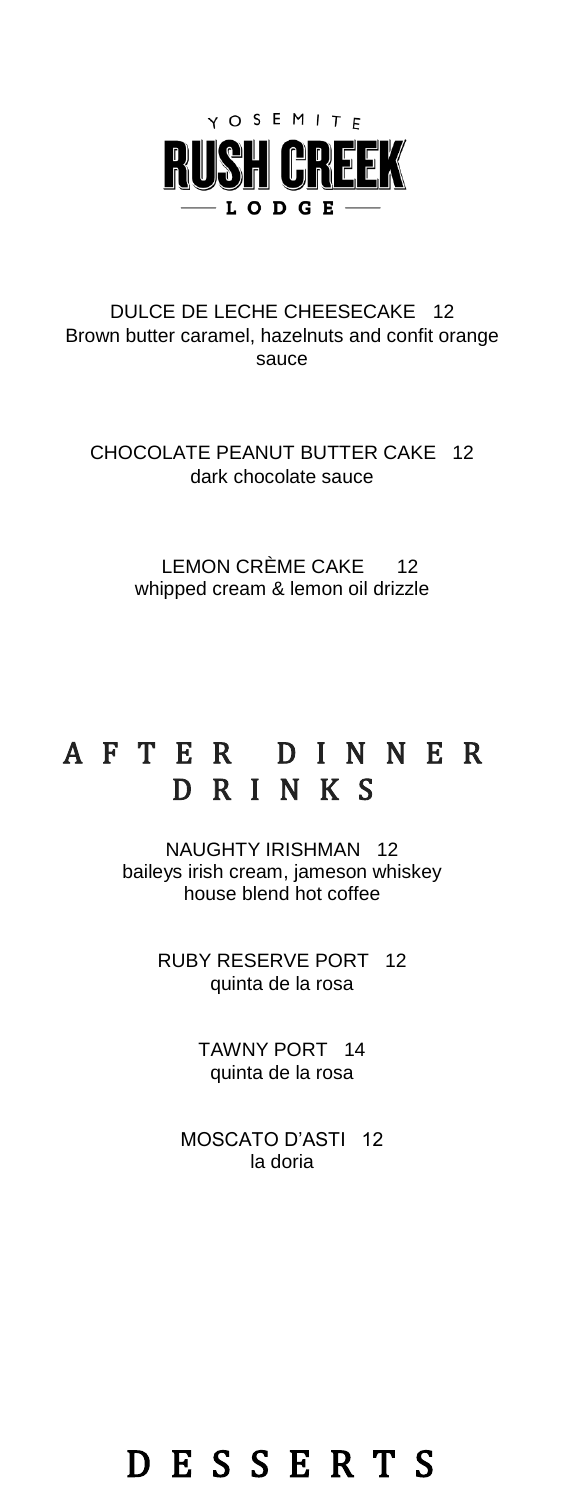## Y O S E M I T E **RUSH CREEK**  $-$  L O D G E  $-$

#### **SPARKLING WINE**

| CAVA sparkling wine, spain 750ml         | 14/49 |
|------------------------------------------|-------|
| CHANDON brut, napa valley 187ml          | 16    |
| LAURENT-PERRIER brut, france 187ml       | 22    |
| VEUVE CLICQUOT champagne, france 750ml   | 135   |
| ZARDETTO prosecco, italy 750ml           | 46    |
| CHANDON sparking rose, napa valley 750ml | 67    |

#### **WHITE WINE**

| SEAN MINOR chardonnay                      | 12/48 |
|--------------------------------------------|-------|
| MACROSTIE chardonnay. sonoma coast         | 15/60 |
| SINOR LA VALLE chardonnay, san luis obispo | 13/52 |
| SHAFER '18 chardonnay, napa valley         | 108   |
| TIEFENBRUNNER pinot grigio, trentino       | 11/44 |
| LEMELSON pinot gris, willamatte valley     | 12/48 |
| ELIZABETH SPENCER sauvignon blanc, napa    | 12/48 |
| LONG MEADOW RANCH sauvignon. blanc, napa   | 14/56 |
| ANDREW MURRAY viognier, santa maria valley | 13/52 |
| PAZO SENORANS albariño, spain              | 58    |
| POET'S LEAP riesling, columbia valley      | 12/48 |
| YOSEMITE CELLARS rosé, groveland           | 11/44 |
|                                            |       |

#### **RED WINE**

| ARENA cabernet sauvignon, north coast           | 12/48 |
|-------------------------------------------------|-------|
| ANCIENT PEAKS cabernet sauvignon, paso robles   | 14/56 |
| BLACKBIRD VINYARDS bordeaux blend, napa         | 17/68 |
| ELIZABETH SPENCER '18 cab sauv, napa            | 89    |
| SHAFER ONE POINT FIVE '17 cab sauv, stag's leap | 178   |
| GHOST BLOCK '17 cabernet sauvignon, napa        | 142   |
| TEXTBOOK merlot, napa                           | 14/56 |
| FROG'S LEAP merlot, napa                        | 86    |
| OAKVILLE zinfandel, oakville                    | 15/60 |
| FROG'S LEAP zinfandel, napa                     | 14/56 |
| CLAIBORNE & CHURCHILL pinot noir, edna valley   | 13/52 |
| HAHN pinot noir, santa lucia highlands          | 15/60 |
| YOSEMITE CELLARS TANNAT tannat, groveland       | 44    |
| BLUE ROCK BABY BLUE blend, sonoma               | 15/60 |
| CATENA LA CONSULTA malbec, mendoza              | 14/56 |
| METTLER FAMILY petite syrah, lodi               | 13/52 |
| HATCHER RESERVE barbera, murphy's               | 15/60 |
| ANCIENT PEAKS syrah blend, paso robles          | 49    |

## W I N E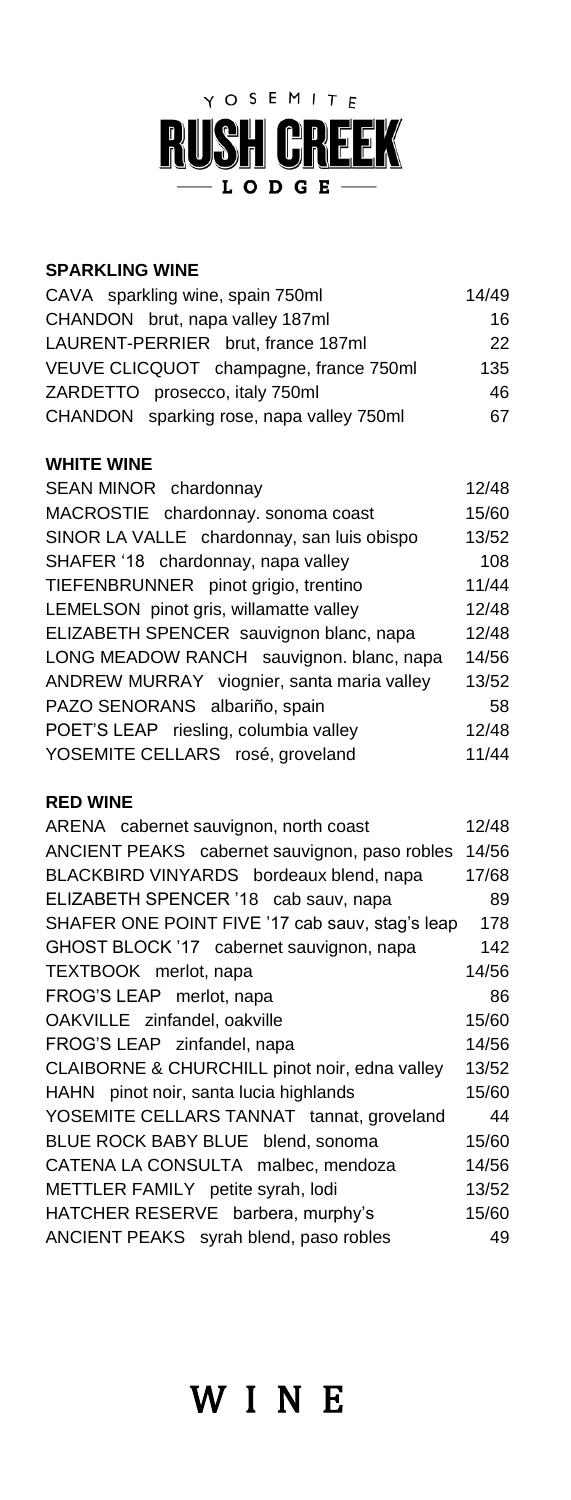# Y O S E M I T F LODGE

120 GREYHOUND 15 deep eddy grapefruit vodka, elderflower liquor grapefruit bitters, grapefruit san pellegrino

YOSEMITE BREEZE 15 effen cucumber vodka, elderflower liquor cucumber bitters, lime, fever tree tonic

SAKE THYME 15 empress gin, nama sake, thyme, mint lime, soda

JALAPENO MARGARITA 15 jalapeno infused tequila, triple sec sweet and sour, lime

WHAT THE FIG 15 fingenza vodka, bulleit bourbon blueberries, ginger beer mint, lime

POMARITA 15 la pinta pomegranate tequila, pomegranate liquor, pom juice, lime

> HIGH SIERRA SODA 15 tequila, chambord, blackberry thyme, ginger beer, lemonade

YOSEMITE SUNSHINE 15 gin, limoncello, absinthe, lemon juice lemonade, limonata

CHAI TEA MULE 15 vodka, allspice, ginger, chai tea ginger beer, lime

BARREL-AGED MANHATTAN 17 dogood cherry wood smoked whiskey formula antica vermouth woodford reserve bitter

## C O C K T A I L S C O C K T A I L S